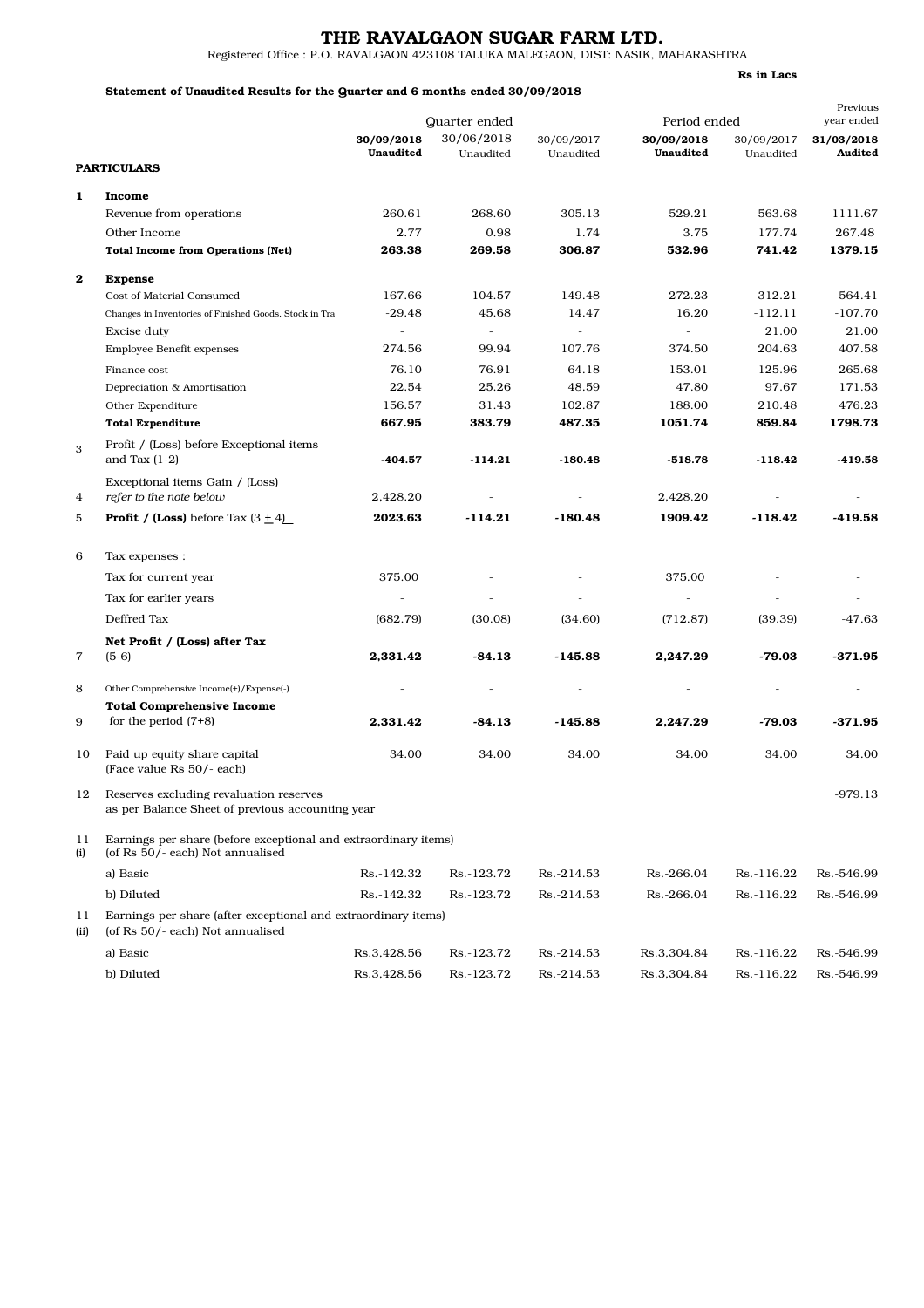### THE RAVALGAON SUGAR FARM LTD.

Registered Office : P.O. RAVALGAON 423108 TALUKA MALEGAON, DIST: NASIK, MAHARASHTRA

### Statement of Unaudited Results for the Quarter and 6 months ended 30/09/2018

Quarter ended Period ended Previous year ended 30/09/2018 30/06/2018 30/09/2017 30/09/2018 30/09/2017 31/03/2018 **PARTICULARS** Unaudited Unaudited Unaudited Unaudited Unaudited Audited Segmentwise Results for the Quarter and 6 months ended 30/09/2018 1) Segment Revenue (Including Other Income) a) Sugar 102.25 189.15 b) Confectionery 839.19 439.72 306.37 839.19 616.24 1,618.76 Less: Inter Segment Revenue 307.89 170.71 307.89 454.24 Net Sales/ Income from Operations 531.30 269.01 306.37 531.30 718.49 1,353.67 2) Segment Results Profit (+)/ Loss ( - ) before Tax and Interest a) Sugar -138.95 -19.43 -39.10 -138.95 28.06 49.25 b) Confectionery -107.71 22.41 -16.44 -107.71 106.63 67.40 Total -246.66 2.98 -55.54 -246.66 134.69 116.65 Less: Unallocated Expenses - Net  $-4774.59$   $-4737.29$   $-4737.29$   $-4737.29$   $-127.15$   $-270.55$ <br>
Less: Interest & Finance Charges  $-76.10$   $-76.91$   $-64.18$   $-153.01$   $-125.96$   $-265.68$ Less: Interest & Finance Charges 76.10 76.91 64.18 153.01 125.96 265.68<br>
Less Exceptional Item 2.428.20 2.428.20 Less Exceptional Item 2,428.20 - - 2,428.20 - - Profit / (Loss) before Tax 2023.63 -114.21 -180.48 1909.42 -118.42 -419.58 Tax Expenses (including Deferred Tax) -307.79 -30.08 -34.60 -337.87 -39.39 -47.63 Profit / (Loss) after Tax 2331.42 -84.13 -145.88 2247.29 -79.03 -371.95 3) Net Capital Employed (Segment Assets - Segment Liabilities) a) Sugar -164.15 839.69 753.00 -164.15 753.00 828.25 b) Confectionery 2.74 40.80 151.85 2.74 151.85 47.05 c) Others 935.95 882.38 832.39 935.95 832.39 964.75 Total 774.54 1,762.87 1,737.24 774.54 1737.24 1840.05

#### Notes

⇨ The above un audited standalone financial results have been reviewed by the Audit Committee and taken on record by the Board of Directors at it's meeting held on 13-November-2018 . These results have been subject to limited review by the statutory auditors.

⇨ During the quarter ended 30-September-2018, no investor complaints were received and no complaint was pending at the beginning and at the end of the period.

宀 This statement is as per Regulation 33 of SEBI (Listing Obligation and Disclosure Requirements) Regulations, 2015

 $\rightarrow$ The Company has two reportable segments in the form of Sugar and Confectionery Division.

گ **Exceptional item** : During this quarter, the company has sold it's sugar factory along with the corresponding land, the effect of this appears under exceptional item

⇨ Figures for the earlier period / year have been regrouped and restated wherever necessary.

PLACE : Mumbai

Nihal Doshi DATE : 13-Nov-2018 Executive Director

Rs in Lacs